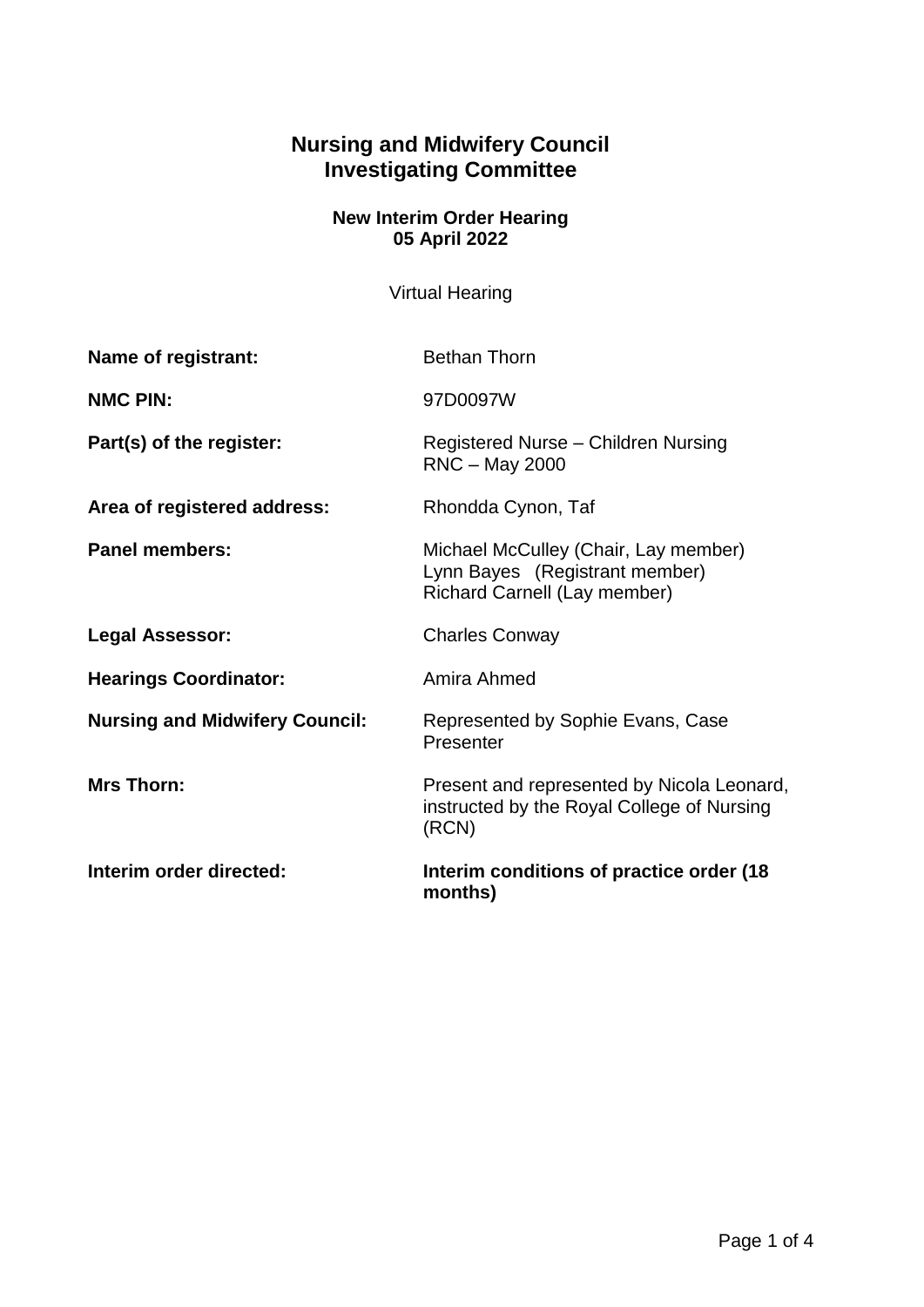## **Decision and reasons on interim order**

The panel decided to make an interim conditions of practice order for a period of 18 months.

The panel has determined that the following conditions are proportionate and appropriate:

*'For the purposes of these conditions, 'employment' and 'work' mean any paid or unpaid post in a nursing, midwifery or nursing associate role. Also, 'course of study' and 'course' mean any course of educational study connected to nursing, midwifery or nursing associates.*

- 1. You must limit your nursing practice to your current employer (Cwm Taf Morgannwg UHB, Royal Glamorgan Hospital).
- 2. You must not have access to any medication at any time.
- 3. You must not provide clinical care to patients which require you to be face to face, this does not include virtual health clinics or advice lines.
- 4. You must attend meetings every two weeks with your supervisor, mentor, or manager, who must be a registered nurse, to discuss:
	- a) Reflection on your past conduct and the impact this has had on your employer, colleagues, and the public.
	- b) Reflection on your current conduct in the workplace and your efforts to rebuild trust and confidence in your honesty and integrity.
- 5. You must obtain a report from your line manager mentor or supervisor with whom you have been having your fortnightly meetings before every review. Each report must contain details of your:
	- a) Reflection on your past conduct and the impact this has had on your employer, colleagues, and the public.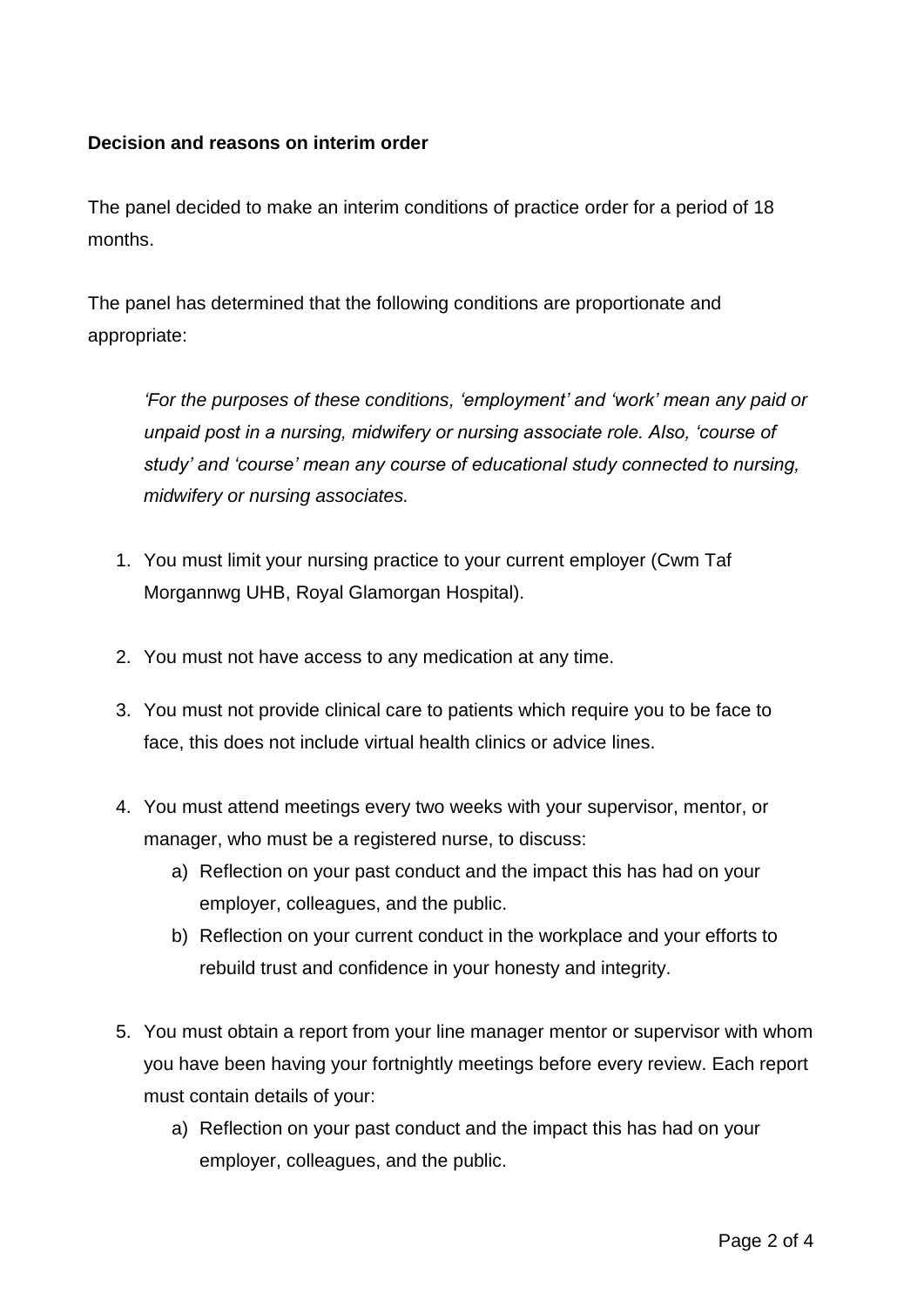- b) Reflection on your current conduct in the workplace and your efforts to rebuild trust and confidence in your honesty and integrity. You must send this to your case officer before any review.
- 6. [PRIVATE]
- 7. [PRIVATE]
- 8. [PRIVATE]
- 9. [PRIVATE]
- 10.You must keep us informed about anywhere you are working by:
	- a) Telling your case officer within seven days of accepting or leaving any employment.
	- b) Giving your case officer your employer's contact details.
- 11.You must keep us informed about anywhere you are studying by:
	- a) Telling your case officer within seven days of accepting any course of study.
	- b) Giving your case officer the name and contact details of the organisation offering that course of study.
- 12.You must immediately give a copy of these conditions to:
	- a) Your current employer (Cwm Taf Morgannwg UHB, Royal Glamorgan Hospital).
	- b) Any employers you apply to for work (at the time of application).
	- c) Any establishment you apply to (at the time of application), or with which you are already enrolled, for a course of study.
	- d) [PRIVATE]
- 13.You must tell your case officer, within seven days of your becoming aware of:
	- a) Any clinical incident you are involved in.
	- b) Any investigation started against you.